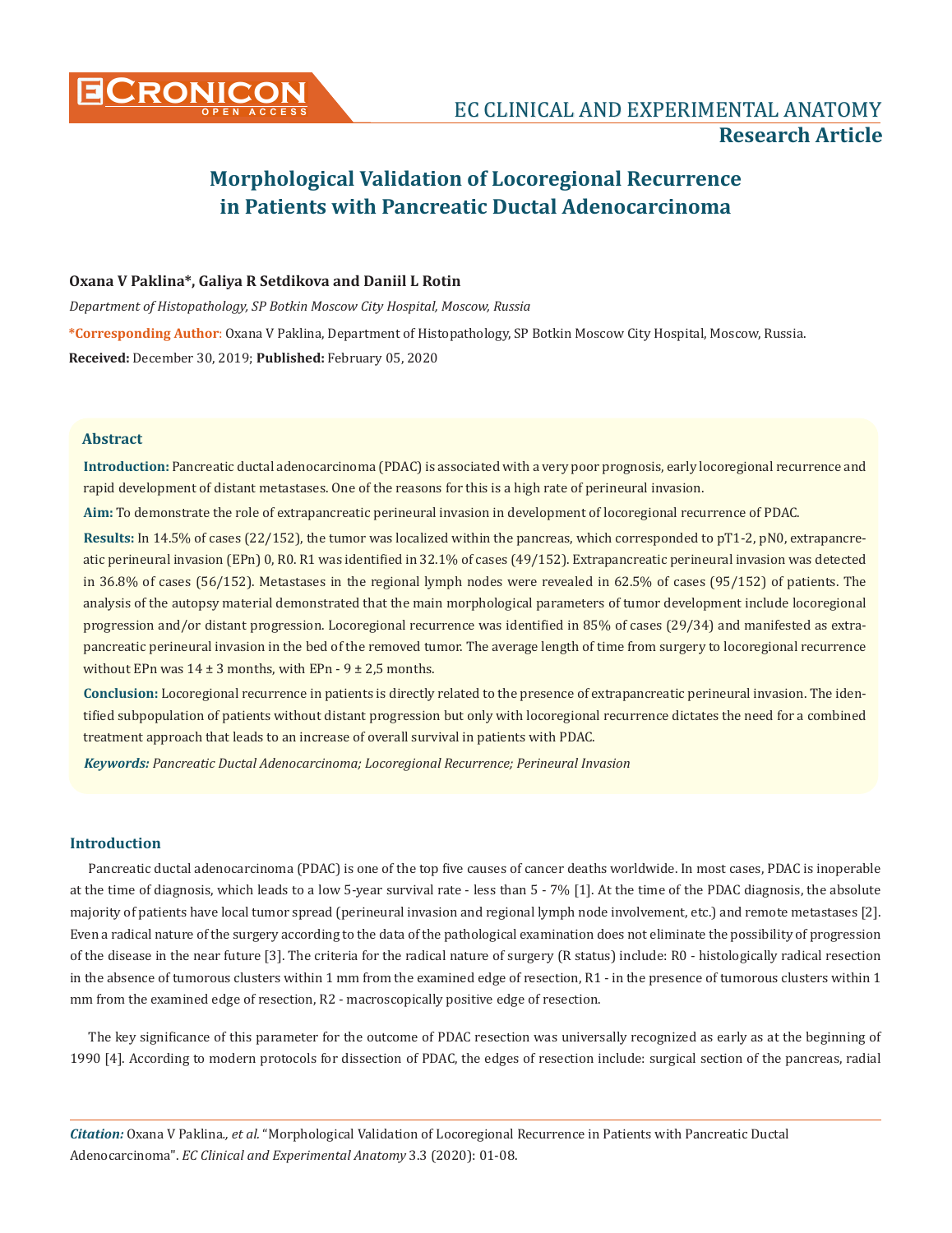periductal edge (section of the common bile duct), posterior surface of the pancreas, medial surface of the pancreas (with compulsory separation into the edge of the superior mesenteric vein and artery - SMV and SMA), upper surface of the pancreas.

A distinctive characteristic of PDAС is the spread of tumor growth along the ducts, lymphatic pathways and perineural spaces. Perineural invasion (Pn) is explained by the anatomical location of the pancreas and was first described by J. R. Drapiewski., *et al.* in 1940 [5]. A detailed study of perineural invasion in patients with PDAС was conducted in 1970 in Japan through the introduction of an aggressive approach to the surgical treatment of pancreatic cancer, including the removal of retroperitoneal tissue [6-8]. Perineural invasion in PDAС should be divided into three subtypes: Intrapancreatic (IPn), intrapancreatic perineural extra-tumoral, and extrapancreatic invasion [9]. As a rule, intrapancreatic perineural invasion is found in 90 - 100% of cases and has no clinical significance [9]. Meanwhile, extraPn is detected in 15 - 30% of cases and is an independent prognostic factor. According to the Japanese classification, extraPn is divided as follows [7]: (I) pancreatic head plexus, (II) plexus of the abdominal cavity, (III) superior mesenteric plexus, (IV) plexus within the hepatoduodenal ligament, (V) aortic plexus and (VI) splenic plexus. It should be noted that the correlation between the size of the tumor and the presence of extrapancreatic perineural invasion was not observed. There is also a microscopic gradation of perineural infestation in PDAС depending on the number of affected nerve trunks: Pn0 - no involvement; Pn1 (not expressed) - involvement of 1-5 nerve trunks; Pn2 (moderate) - 6-10 nerve trunks; and Pn3 (expressed) - with involvement of more than 10 nerve trunks [8]. According to the TNM classification of malignant tumors, perineural invasion is classified as: [9] PnX - perineural invasion cannot be evaluated; Pn0 - no perineural invasion; Pn1 - perineural invasion.

Lymphogenous metastasising is one of the main routes by which malignant tumors of the gastrointestinal tract spread including PDAC. A large number of clinicopathologic studies have demonstrated that the presence of lymph node metastasis is an unfavorable prognostic factor in PDAC [10-14]. According to the 2010 WHO classification, the morphological status of lymph nodes of patients with PDAC can be determined by studying at least 10 lymph nodes (LN) and includes: pN0 - no involvement of regional lymph nodes; pN1 - positive regional lymph nodes are present [9]; however, a number of articles published recently show that it is not the absolute number of positive lymph nodes that has prognostic value, but the ratio of positive LN to the total number of studied LN  $\sf(LN_*/LN_v]$  [15-17]. This is analogous to gastric cancer [18], esophageal cancer [19], ampullary carcinoma [20]. It is believed that the prognosis in PDAС patients is unfavorable with a ratio of LN<sub>+</sub>/LN<sub>T</sub>> 0.3 [20]. The groups of lymph nodes according to the Japanese classification are shown in table 1 [21].

| Group | Head                                                  | <b>Body and tail</b>                                |
|-------|-------------------------------------------------------|-----------------------------------------------------|
|       | 13a, 13b, 17a, 17b                                    | 8a, 8p, 10, 11p, 11d, 18                            |
|       | 6, 8a, 8p, 12a, 12b, 12p14p14d                        | 7, 9, 14p, 14d, 15                                  |
| Ш     | 1, 2, 3, 4, 5, 7, 9, 10, 11p, 11d, 15, 16a2, 16b1, 18 | 5, 6, 12a, 12b, 12p, 13a, 13b, 17a, 17b, 16a2, 16b1 |

*Table 1: The groups of lymph nodes according to the Japanese classification.*

 According to our research, PDAС spreads in three different ways [22]: direct (R1 only) - positive resection edges, locoregional type (pN1 and/or extraPn) - regional lymph node involvement and/or extrapancreatic perineural invasion, mixed type (R1 and pN1 and/or extraPn) - a combination of direct and locoregional spread.

Thus, taking into account the high rate of perineural invasion in PDAС and consequently, the high frequency of locoregional tumor recurrence in patients, the problem of preventing rapid PDAС progression remains relevant and requires a search for combined treatment methods.

In our study we tried to evaluate association of different features of locoregional recurrence with findings of tumor spreading from primary pathologic evaluation of specimen of the patients with PDAC who underwent surgical treatment.

*Citation:* Oxana V Paklina*., et al.* "Morphological Validation of Locoregional Recurrence in Patients with Pancreatic Ductal Adenocarcinoma". *EC Clinical and Experimental Anatomy* 3.3 (2020): 01-08.

02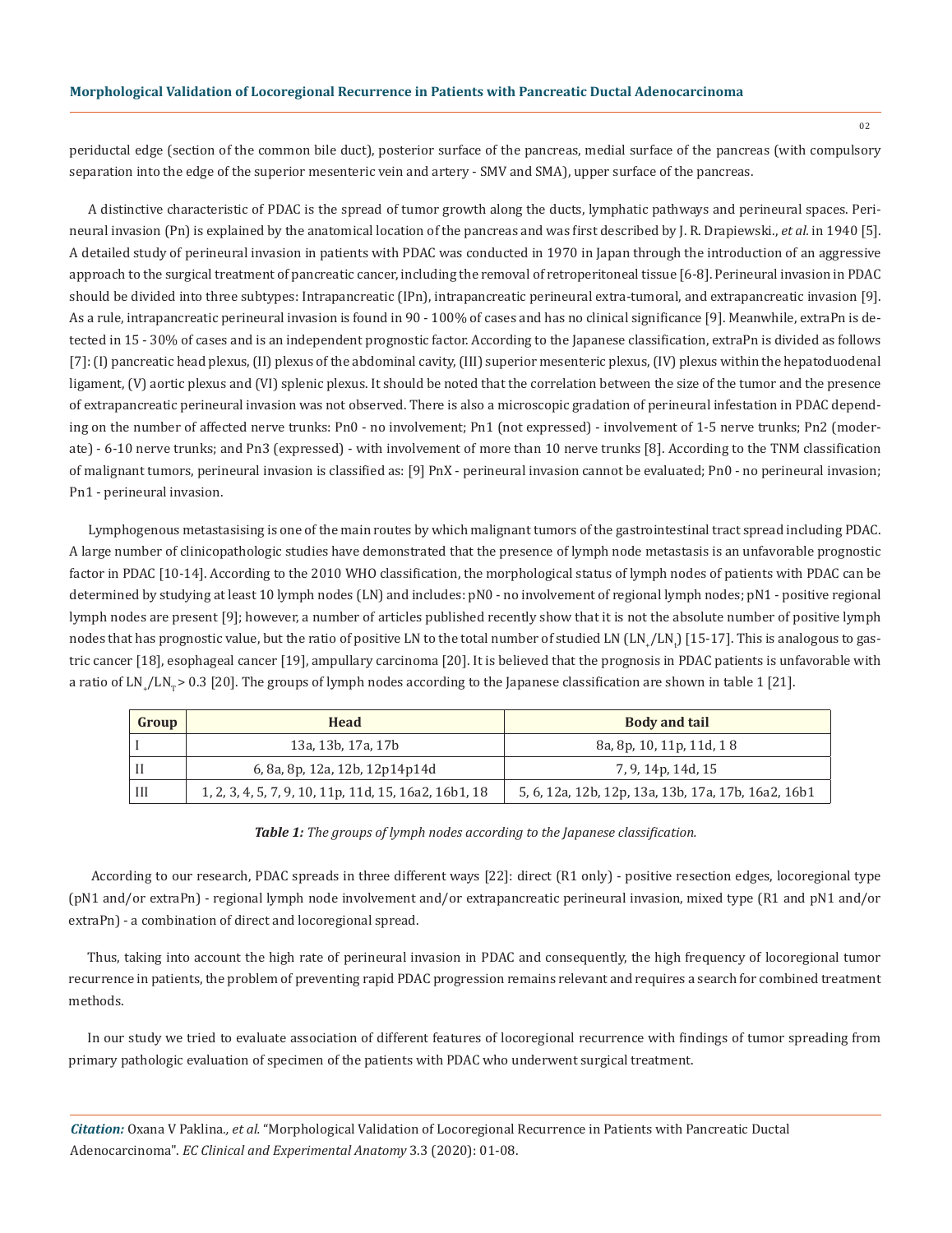## **Materials and Methods**

The study is based on surgical material obtained from 152 patients with PDAC treated at medical institutions in Moscow from 2005 to 2012. In 65,8% (100/152) tumor localization was in the head of the pancreas and in 34,2% (52/152)- in the body and tail of the pancreas. The PDAC patients were predominantly male (1.2:1). The age of the patients ranged from 40 to 80 years, median - 65,3. The median age of men was 62.3 years, the median age of women was 54 years. Pancreatoduodenectomy was performed with D2 lymphadenectomy, in two odifications, either with pyloric valve preservation or with antrectomy.

In the course of the subsequent standardized morphological examination, special attention was paid to the surfaces of the removed pancreas. For convenience of microscopic identification of R0 and R1, during the macroscopic examination the surfaces of the pancreatic tissue were marked with a special Thermo Scientific™ Richard-Allan Scientific™ Mark-It™ Tissue Marking Dye, as recommended [23].

Tumor progression was assessed 8 - 12 weeks after chemotherapy. Clinical, radiological and biochemical criteria were used to assess locoregional recurrence of PDA in patients. The following was interpreted as clinical signs: pain, weight loss, body mass index decrease, duodenal obstruction. Multi-slice helical abdominal CT was routinely used as the basic radiological diagnostic method. The CT criterion of locoregional recurrence was the appearance of hypovascular formations in the projection of the bed of the removed tumor, and signs of perivascular hypovascular masses. In cases when helical CT data was not sufficient, we used MRI with intravenous contrast, and PET-CT when indicated. Elevation of the level of tumor markers (CA 19-9 and CEA) was used as a sign of tumor recurrence.

The study also included 34 cases of autopsy material of patients who had undergone radical surgical treatment for PDAC. We studied only the retroperitoneal peripancreatic tissue, which corresponded to the bed of the removed cluster. According to the histological examination records for the primary tumor, the standardized specimen dissection protocol for PDAC was not used in all cases  $\left(\sim 14,7\% \right)$ , therefore it is not possible to reliably estimate the effect of the R1 status rate on the development of locoregional recurrence in this group.

Associations between variables were examined using Fisher's exact test, chi-square test. Unadjusted survival analysis was performed using the Kaplan-Meier method, comparing curves using log-rank test. Multivariable Cox regression analysis was used for adjusted survival analysis. The proportional hazard assumption was tested graphically. For all tests, 2-sided p < 0.05 was considered statistically significant. Statistical analyses were performed in PASW Statistics 6,1 for Windows (SPSS).

#### **Results**

In the macroscopic study of the tumor section, the tumor was matte whitish-gray or whitish-yellow in color, with rocky density. Tumor destruction loci with the formation of cavities of various shapes could often be seen at the center of the tumor.

Microscopically, in 76.9% of cases (117/152) the tumor was presented by glandular structures of irregular form, consisting of tumor cells with different mucin content, pronounced desmoplastic stromal reaction, usually occupying a large portion of the area of the tumor mass (from 50 - 80%). In 35/152 cases, in addition to glandular structures, an anaplastic (sarcoma-like) component was detected, represented by large polymorphous or spindle-shaped cells with hyperchromatic nuclei, sometimes multinucleated, with a minimal stromal component. The volume of the anaplastic component varied from 5 to 20% of the total tumor mass, but it was never predominant.

In most cases, the tumor had spread beyond the pancreas (Figure 1): invasion of the duodenal wall was found in 68% of cases (68/100) (Figure 1A), invasion of the spleen in 48% (25/52), invasion of peripancreatic soft tissue - in 50% (76/152) (Figure 1B); extrapancreatic perineural invasion - in 36.8% (56/152) (Figure 1C).

In 24.3% (37/152) of cases, the tumor remained within the pancreas - pT1 and pT2 stages. The size of the tumor did not influence the presence or absence of tumor spread, since small carcinomas also showed dissemination beyond the pancreas, in the form of lesions of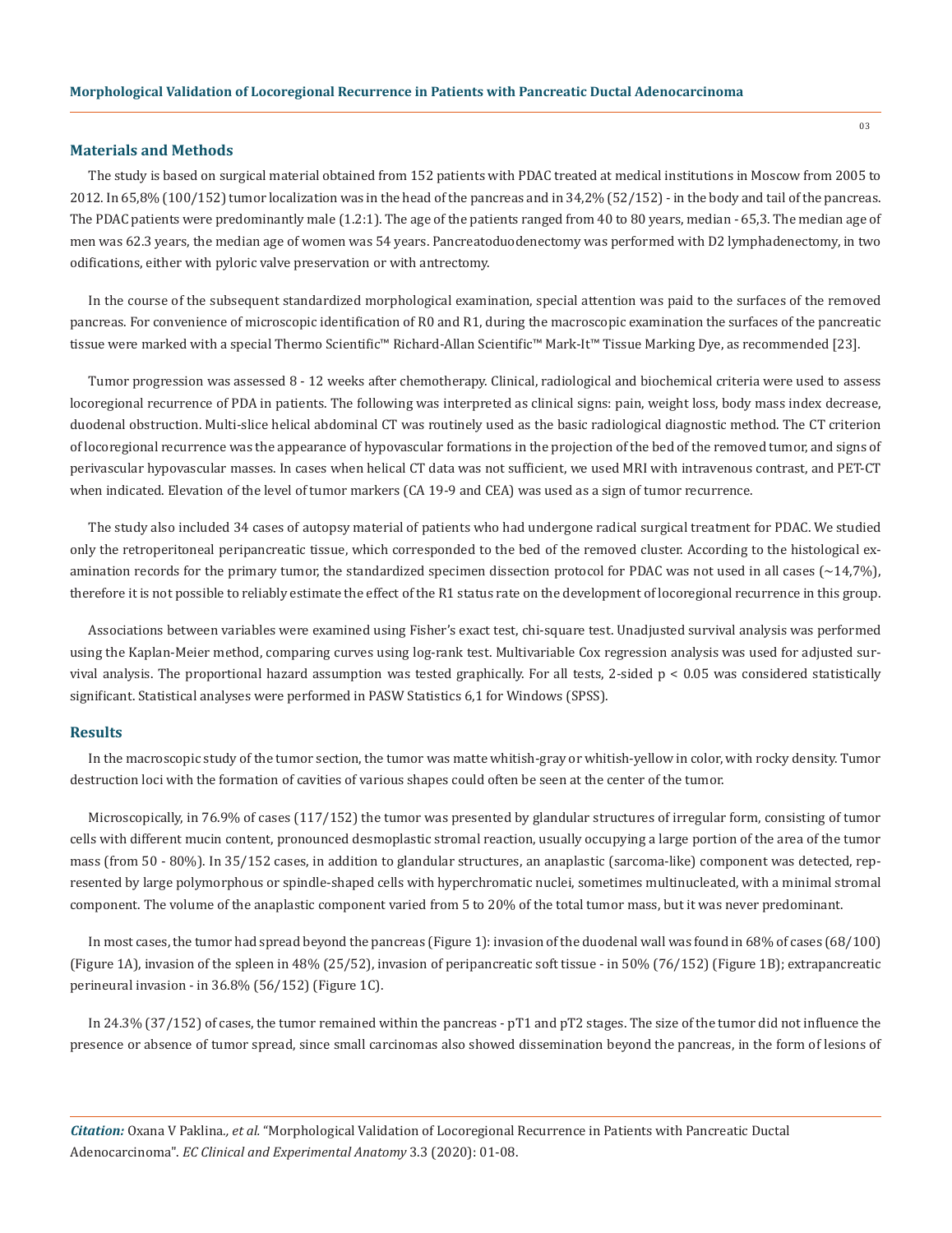*Figure 1: Microscopic characteristics of PDA: 1A: Invasion of the duodenal wall. Hematoxylin and eosin stain. Magnification x200. 1B: Invasion of peripancreatic soft tissue. Hematoxylin and eosin stain. Magnification x200. 1C: Extrapancreatic perineural invasion. Hematoxylin and eosin stain. Magnification x400. 1D: Metastasis in a regional lymph node. Hematoxylin and eosin stain. Magnification x200*

the regional lymph nodes or extrapancreatic perineural invasion. Therefore, in 14.5% of cases (22/152) the tumor was localized within the pancreas, which corresponds to pT1-2, pN0, extraPn 0, R0 (Table 2).

| Type of spread $(n = 152)$ | pT1                 | pT2      | pT3      | pT4      |          |
|----------------------------|---------------------|----------|----------|----------|----------|
| None                       | 7                   | 15       | 15       | $\Omega$ |          |
| Direct (R1)                | $\theta$            | $\theta$ | 14       | 1        |          |
|                            | pN1                 | 2        | 12       | 25       | $\theta$ |
| Locoregional               | extraPn1            | $\Omega$ | 2        | 9        | $\theta$ |
|                            | pN1+ extraPn1       | $\Omega$ | $\Omega$ | 14       | $\theta$ |
|                            | $R1 + pN1$          | $\Omega$ | $\Omega$ | 12       | $\theta$ |
| Mixed                      | $R1 + extraPn1$     | $\Omega$ | $\Omega$ | 4        | 2        |
|                            | $R1+ pN1+ extraPn1$ | 0        | 0        | 18       | 2        |

### *Table 2: Spread of pancreatic ductal carcinoma.*

*Note: Pn: Perineural Invasion; extraPn: Extrapancreatic Perineural Invasion; pN1: Positive Lymph Nodes.*

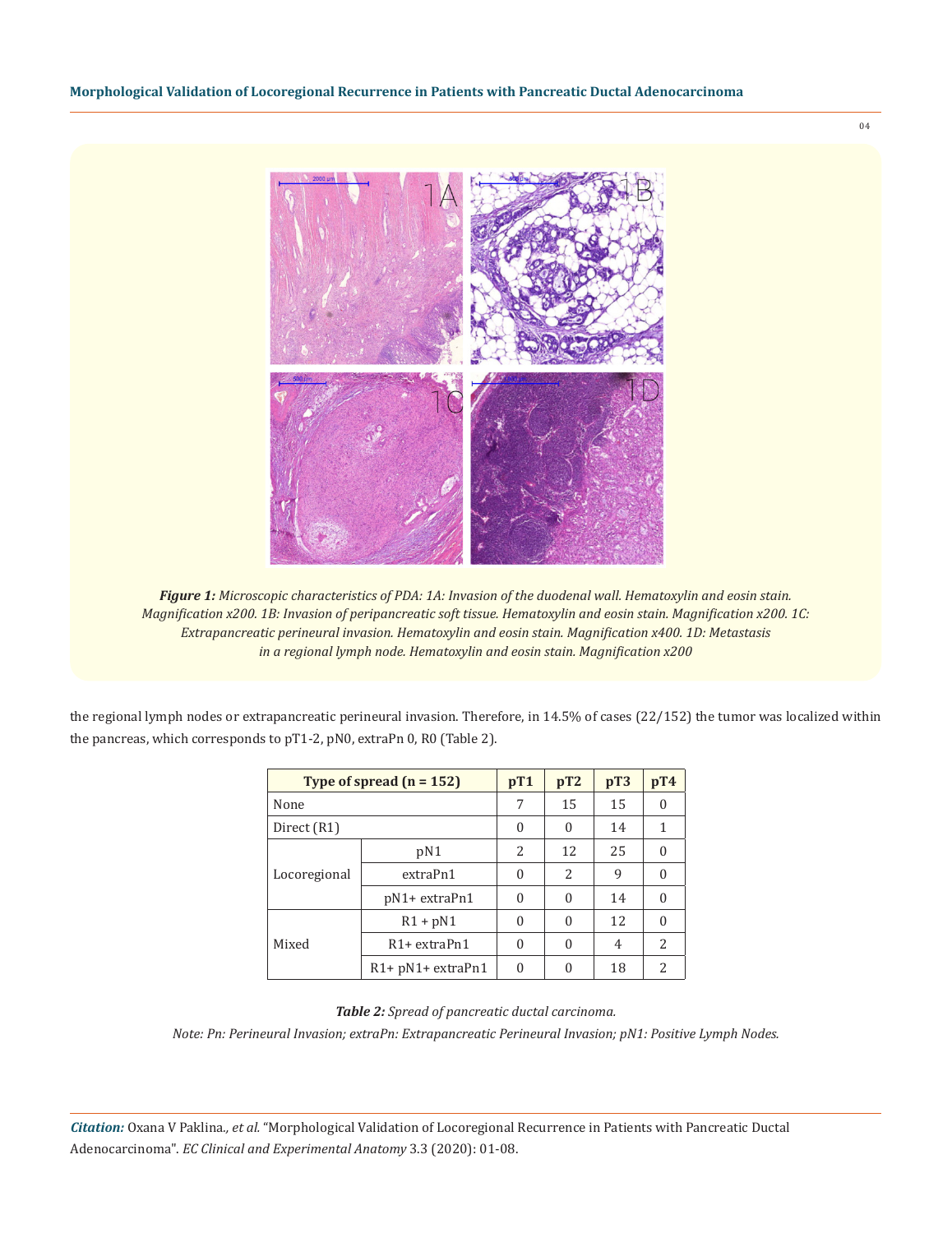R1-resection was identified in 32.1% of cases (49/152), with the medial surface (SMA) affected most often - 17/49 (34,7%); then, in descending order, the posterior surface - 17/49(34,7%), and in 1/49(2,0%) cases - the upper surface and radial periductal edge. By the number of positive edges: one edge - 57.1% (28/49), simultaneous lesions of two edges - 38.7% (19/49) and three edges - 4.1% (2/49).

Extrapancreatic perineural invasion was identified in most (31/49) cases in the region of the superior mesenteric artery (SMA edge) with the tumor in the head of the pancreas. In cases when the tumor was located in the body/tail of the pancreas, extraPn was more often detected in the region of the splenic plexus.

According to our data, extraPn can be considered as an independent prognostic factor. An inverse correlation was revealed between the life expectancy of patients after surgical treatment and the presence of extrapancreatic perineural invasion ( $r = -0.52$  p = 0.0002). Thus, 6 months after the surgical treatment, the survival rate was equal to 0.85 both with and without extrapancreatic perineural invasion. During later periods the data diverged, and 12 months after the surgery the survival rate was 0.58 without and 0.38 with extrapancreatic perineural invasion, respectively. We discovered a statistically significant relationship between extrapancreatic perineural invasion and the presence of hematogenous metastasis ( $r = 0.71$  p = 0.0002), as well as the stage of the disease ( $r = 0.30$  p = 0.01). We did not identify a statistically significant correlation between the R1 status (a positive edge of resection) and the presence of extrapancreatic perineural invasion ( $p > 0.05$ ).

Metastases in the regional lymph nodes were revealed in 62.5% of cases (95/152) of pancreatic ductal adenocarcinoma (Figure 1D). A statistically significant correlation between lymph node involvement and extraPn  $(r = 0.36 p = 0.002)$  was identified, in contrast to cases with intraPn, which is explained by the progression of the disease and the synchronization of metastatic pathways.

The analysis of the autopsy material demonstrated that the main morphological parameters of tumor development include locoregional progression and/or distant progression (Table 3). Locoregional recurrence was identified in 85% of cases (29/34) and manifested as extrapancreatic perineural invasion in the bed of the removed tumor. There was no statistically significant correlation between the presence of locoregional recurrence and R1 status ( $p > 0.05$ ), which could be caused to a lack of a standardized morphological study of the primary tumor. It is evident that a performed pancreatoduodenectomy does not affect the frequency of locoregional recurrence, but rather is its temporal characteristic. In addition, no metastases were detected in level 3 lymph nodes during the study of autopsy material. Distant progression was detected in 71% (24/34) of cases. A subpopulation of patients was identified (10/24 cases) in whom only locoregional progression was detected without distant progression. The average length of time from surgery to locoregional recurrence without extraPn was 14 months, with extraPn - 9 months (Table 4).

### **Discussion**

Pancreatic ductal adenocarcinoma is characterized with high frequency of perineural invasion. Several large morphological studies have shown that the presence of perineural invasion is the cause of locoregional recurrence after surgical treatment [6,7]. However, the prognostic role of perineural invasion is still controversial.

|                     | Group $1(n = 34)$                 |  |
|---------------------|-----------------------------------|--|
| Local progression   | Yes 29/34                         |  |
|                     | Liver 17/34 (HEP (C22))           |  |
| Distant progression | Lungs $12/34$ (PUL $(C34)$ )      |  |
|                     | Peritoneum 15/34 (PER (C48.1, 2)) |  |

*Table 3: Morphological indices of tumor progression in the autopsy examination.*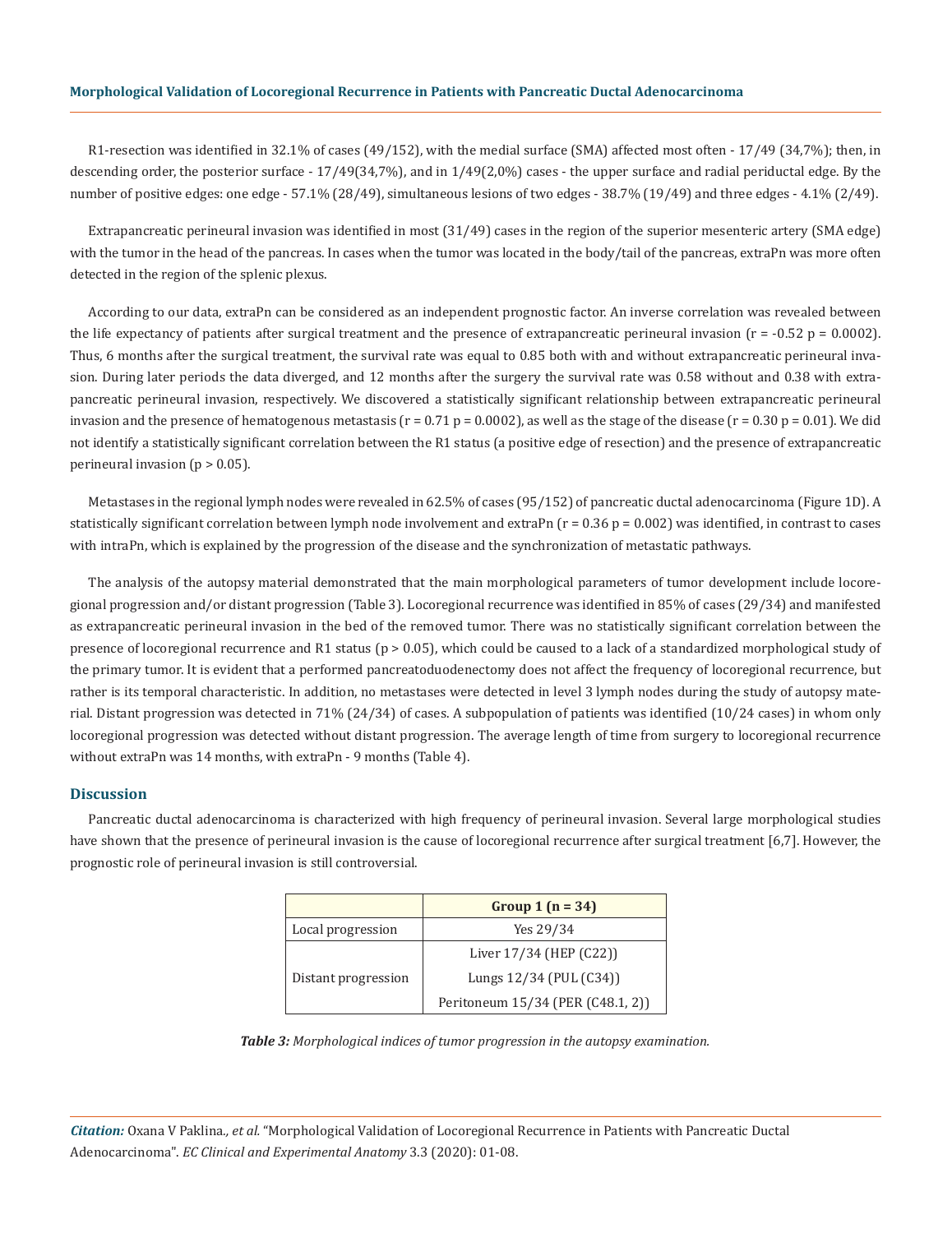| <b>Parameter</b>             | <b>Surgical material</b><br>$n = 152$ | <b>Autopsy material</b><br>$n = 34$<br><b>Initial data</b> |  |
|------------------------------|---------------------------------------|------------------------------------------------------------|--|
| <b>Localization</b>          |                                       |                                                            |  |
| Head                         | 100                                   | 20                                                         |  |
| Body/tail                    | 52                                    | 14                                                         |  |
| <b>Sex</b>                   |                                       |                                                            |  |
| M: F                         | 1.2:1                                 | 1.5:1                                                      |  |
| Age (years)                  | 40-80                                 | 54-81                                                      |  |
| Average                      | 54                                    | 61.5                                                       |  |
| pT1                          | 9                                     | $\overline{\phantom{0}}$                                   |  |
| pT2                          | 29                                    | 6                                                          |  |
| pT3                          | 109                                   | 28                                                         |  |
| pT4                          | 5                                     |                                                            |  |
| Pn                           |                                       |                                                            |  |
| intraPn                      | 112                                   | N/A                                                        |  |
| extraPn                      | 56                                    | 29/34                                                      |  |
| G1                           | $\overline{2}$                        |                                                            |  |
| G <sub>2</sub>               | 71                                    | N/A                                                        |  |
| G <sub>3</sub>               | 17                                    |                                                            |  |
| $+AC$                        | 35                                    |                                                            |  |
| R <sub>0</sub>               | 103                                   | N/A                                                        |  |
| R1                           | 49                                    |                                                            |  |
| pN1                          | 95                                    | 21                                                         |  |
| <b>Adjuvant chemotherapy</b> |                                       |                                                            |  |
| None                         | 56                                    | 23                                                         |  |
| Monotherapy (GCB)            | 54                                    | 9                                                          |  |
| Combined                     | 42                                    | $\overline{2}$                                             |  |

#### *Table 4: Generalized data of the PDA.*

*Note: M: Males; F: Females; Pn: Perineural Invasion; intraPn: Intrapancreatic Perineural Invasion; AC: Anaplastic Component; extraPn: Extrapancreatic Perineural Invasion; pN1: Positive Lymph Nodes; GCB: Gemcitabine*

One of the main and actual interdisciplinary goals is to increase both relapse-free and overall survival in patients with PDAC. According to our study, locoregional recurrence in patients is directly related to the presence extraperineural invasion.

Lymphogenous metastasizing is also one of the main ways of spreading of malignant tumors of the gastrointestinal tract. We found the relationship between regional lymph node involvement and the life expectancy of patients was found  $(r = -0.24 \text{ p} = 0.04)$ . Median survival of patients without regional lymph nodes metastases was 16 months, in contrast to 11 months in patients with metastases that corresponds with the literature data  $(p = 0.03)$  [24].

In addition, the revealed subpopulation of patients without distant progression, but only with the presence of locoregional recurrence, dictates the need for a searching for new strategies of treatment of pancreatic cancer.

*Citation:* Oxana V Paklina*., et al.* "Morphological Validation of Locoregional Recurrence in Patients with Pancreatic Ductal Adenocarcinoma". *EC Clinical and Experimental Anatomy* 3.3 (2020): 01-08.

06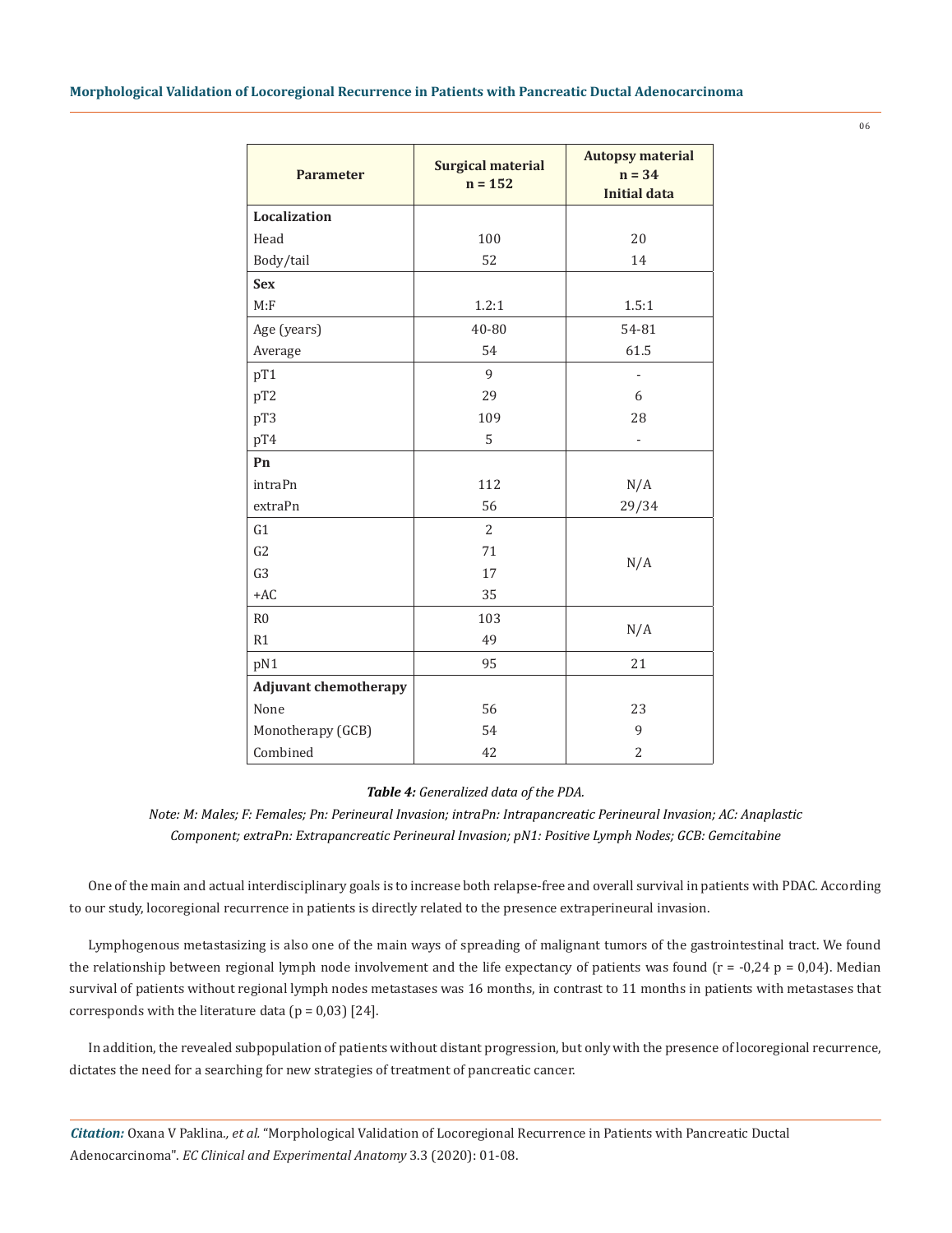# **Conclusion**

Locoregional recurrence in patients is directly related to the presence of extrapancreatic perineural invasion. The identified subpopulation of patients without distant progression but only with locoregional recurrence dictates the need for a combined treatment approach that leads to an increase of overall survival in patients with PDAC.

#### **Bibliography**

- 1. [American Cancer Society website \(2014\).](http://www.cancer.org/cancer/pancreaticcancer/detailedguide/pancreatic-cancer-key-statistics)
- 2. Jemal A., *et al*. "Cancer statistics 2008". *[A Cancer Journal for Clinicians](https://www.ncbi.nlm.nih.gov/pubmed/18287387)* 58 (2008): 71-96.
- 3. Lyadov VK and Matthias-Ler J. "Oke Andren-Sandberg Prognostic factors for resectable pancreatic cancer". M: Publishing House Medpraktika-Mb (2010).
- 4. Esposito I., *et al*[. "Most pancreatic cancer resections are R1 resections".](https://www.ncbi.nlm.nih.gov/pubmed/18351300) *Annals of Surgical Oncology* 15.6 (2009): 1651-1660.
- 5. Andea A., *et al*[. "Clinicopathological correlates of pancreatic intraepithelial neoplasia: a comparative analysis of 82 cases with and 152](https://www.ncbi.nlm.nih.gov/pubmed/14559982)  [cases without pancreatic ductal adenocarcinoma".](https://www.ncbi.nlm.nih.gov/pubmed/14559982) *Modern Pathology* 16 (2003): 996-1006.
- 6. Nagakawa T., *et al*[. "Perineural invasion of carcinoma of the pancreas and biliary tract".](https://www.ncbi.nlm.nih.gov/pubmed/8518906) *British Journal of Surgery* 80.5 (1993): 619-621.
- 7. Nakao A., *et al*[. "Clinical significance of carcinoma invasion of the extrapancreatic nerve plexus in pancreatic cancer".](https://europepmc.org/article/med/8740402) *Pancreas* 12 [\(1996\): 357-361.](https://europepmc.org/article/med/8740402)
- 8. Qing Lin., *et al*[. "Radical nerve dissection for the carcinoma of head of pancreas: report of 30 cases".](https://www.ncbi.nlm.nih.gov/pmc/articles/PMC5018538/) *Chinese Journal of Cancer Research* [28.4 \(2016\): 429-434.](https://www.ncbi.nlm.nih.gov/pmc/articles/PMC5018538/)
- 9. Bosman FT. "WHO Classification of tumors of the digestive system". Lyon (2010).
- 10. Pawlik TM., *et al*[. "Prognostic relevance of lymph node ratio following pancreaticoduodenectomy for pancreatic cancer".](https://www.ncbi.nlm.nih.gov/pubmed/17462460) *Surgery* 141 [\(2007\): 610-618.](https://www.ncbi.nlm.nih.gov/pubmed/17462460)
- 11. Dusch N., *et al*[. "Factors predicting long-term survival following pancreatic resection for ductal adenocarcinoma of the pancreas: 40](https://www.ncbi.nlm.nih.gov/pubmed/24241965)  years of experience". *[Journal of Gastrointestinal Surgery](https://www.ncbi.nlm.nih.gov/pubmed/24241965)* 18 (2014): 674-681.
- 12. Slidell MB., *et al*[. "Impact of total lymph node count and lymph node ratio on staging and survival after pancreatectomy for pancreatic](https://www.researchgate.net/publication/295272601_Impact_of_total_lymph_node_count_and_lymph_node_ratio_on_staging_and_survival_after_pancreaticoduodenectomy_for_pancreatic_cancer_a_large_population-based_analysis) [adenocarcinoma: a large, population-based analysis".](https://www.researchgate.net/publication/295272601_Impact_of_total_lymph_node_count_and_lymph_node_ratio_on_staging_and_survival_after_pancreaticoduodenectomy_for_pancreatic_cancer_a_large_population-based_analysis) *Annals of Surgical Oncology* 15 (2008): 165-174.
- 13. Valsangkar NP., *et al*[. "N0 N1, PNL, or LNR? The effect of lymph node number on accurate survival prediction in pancreatic ductal ad](https://www.ncbi.nlm.nih.gov/pubmed/23229885)enocarcinoma". *[Journal of Gastrointestinal Surgery](https://www.ncbi.nlm.nih.gov/pubmed/23229885)* 17(2013) : 257-266.
- 14. Lewis R., *et al*[. "A contemporary analysis of survival for resected pancreatic ductal adenocarcinoma".](https://www.ncbi.nlm.nih.gov/pubmed/23216779) *HPB (Oxford)* 15 (2013): 49-60.
- 15. Sierzega M., *et al*[. "The ratio of metastatic resected lymph nodes is an independent prognostic factor in patients with node-positive](https://www.ncbi.nlm.nih.gov/pubmed/17003644) [pancreatic head cancer".](https://www.ncbi.nlm.nih.gov/pubmed/17003644) *Pancreas* 33.3 (2006): 240-245.
- 16. House MG., *et al*[. "Prognostic significance of pathologic nodal status in patients with resected pancreatic cancer".](https://link.springer.com/article/10.1007/s11605-007-0243-7) *Journal of Gastrointestinal Surgery* [11.11 \(2007\): 1549-1555.](https://link.springer.com/article/10.1007/s11605-007-0243-7)
- 17. Lee S-Y., *et al*[. "Metastatic lymph node ratio in advanced gastric carcinoma: a better prognostic factor than number of metastatic lymph](https://www.ncbi.nlm.nih.gov/pubmed/20428770) nodes?". *[International Journal of Oncology](https://www.ncbi.nlm.nih.gov/pubmed/20428770)* 36.6 (2010):1461-1467.

*Citation:* Oxana V Paklina*., et al.* "Morphological Validation of Locoregional Recurrence in Patients with Pancreatic Ductal Adenocarcinoma". *EC Clinical and Experimental Anatomy* 3.3 (2020): 01-08.

07